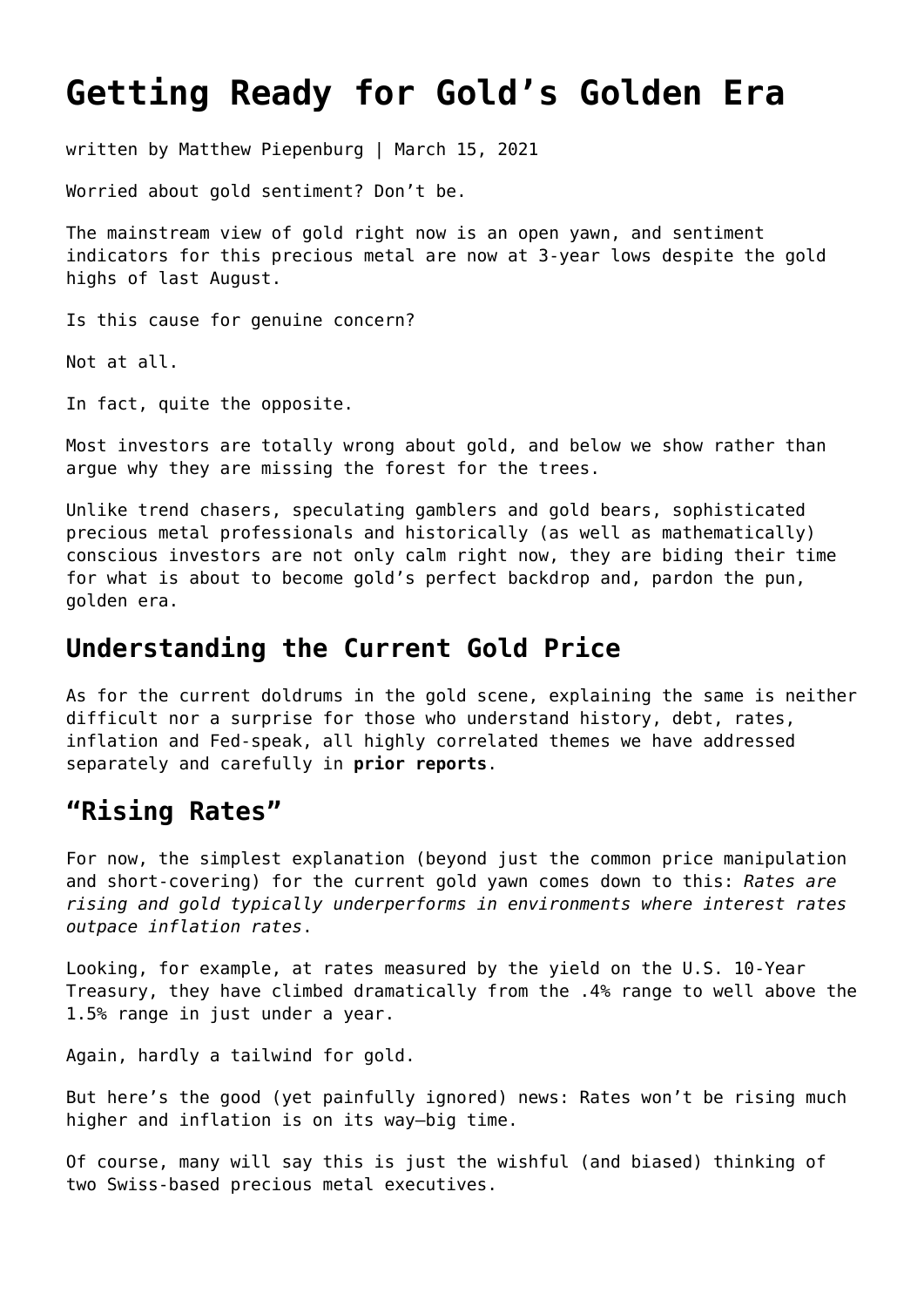That's fair.

But neither Egon nor I have ever been one to use hope or wishful thinking to guide our views (or advice) on money or our convictions on wealth enhancement and, most importantly, *wealth preservation*.

Instead, our thinking, which is always blunt, long-term and respectful of unemotional math and the cycles of history (and historically bad policy making) is oh-so confident these days.

#### **Why Rates Will Be Suppressed**

So, let's start with rates and why they can't get much higher (near-term) and hence pose a long-term threat to gold's much higher price rise down the road.

Using the U.S. Fed as the perfect proxy for delusional as well as desperate central bankers around the world, we can do some quick math to see a very clear path ahead for gold.

As **[the Biden administration](https://goldswitzerland.com/yields-to-surge-as-biden-yellen-create-record-deficits/)** adds another \$1.9T of "stimulus" debt to an already historically toxic debt pile, the U.S. will be sitting upon over \$30T in government debt before Q1 of this year.

With its economy on its knees and tax revenues dwindling, this debt, and hence U.S. deficits, will only get higher, much higher by year end.

Now, let's compare this current reality to the pre-pandemic math of 2019 when the over-stimulated (i.e. artificial) economy was running hot.

#### **It's Simple Math**

During that time, the U.S. was spending \$4T per year and taking in \$3T in taxpayer revenue. The net result was around \$1T in annual deficits.

Again: This deficit was in a "strong" environment wherein interest expense on U.S. debt for 2019 was around \$400B—roughly 10% of total spending.

But if we fast forward (calculator in hand) to 2021, the picture (and the math) turns very dark, very quick

At \$30T of total debt and counting, if rates were allowed to rise much higher to anywhere near the historically normal range of 5%, that would mean \$1.5T in annual interest expense for Uncle Sam, which would equate to 50% of national revenues rather than 10%.

Such a scenario of rising rates would mathematically make the U.S. insolvent.

By the way, such a rising rate scenario would be equally true in Asia, the EU, the UK, Canada, Australia etc.

In simple terms then, *rates will not go much higher for the blunt reason that countries (and hence central bankers) can't afford them to go much higher*.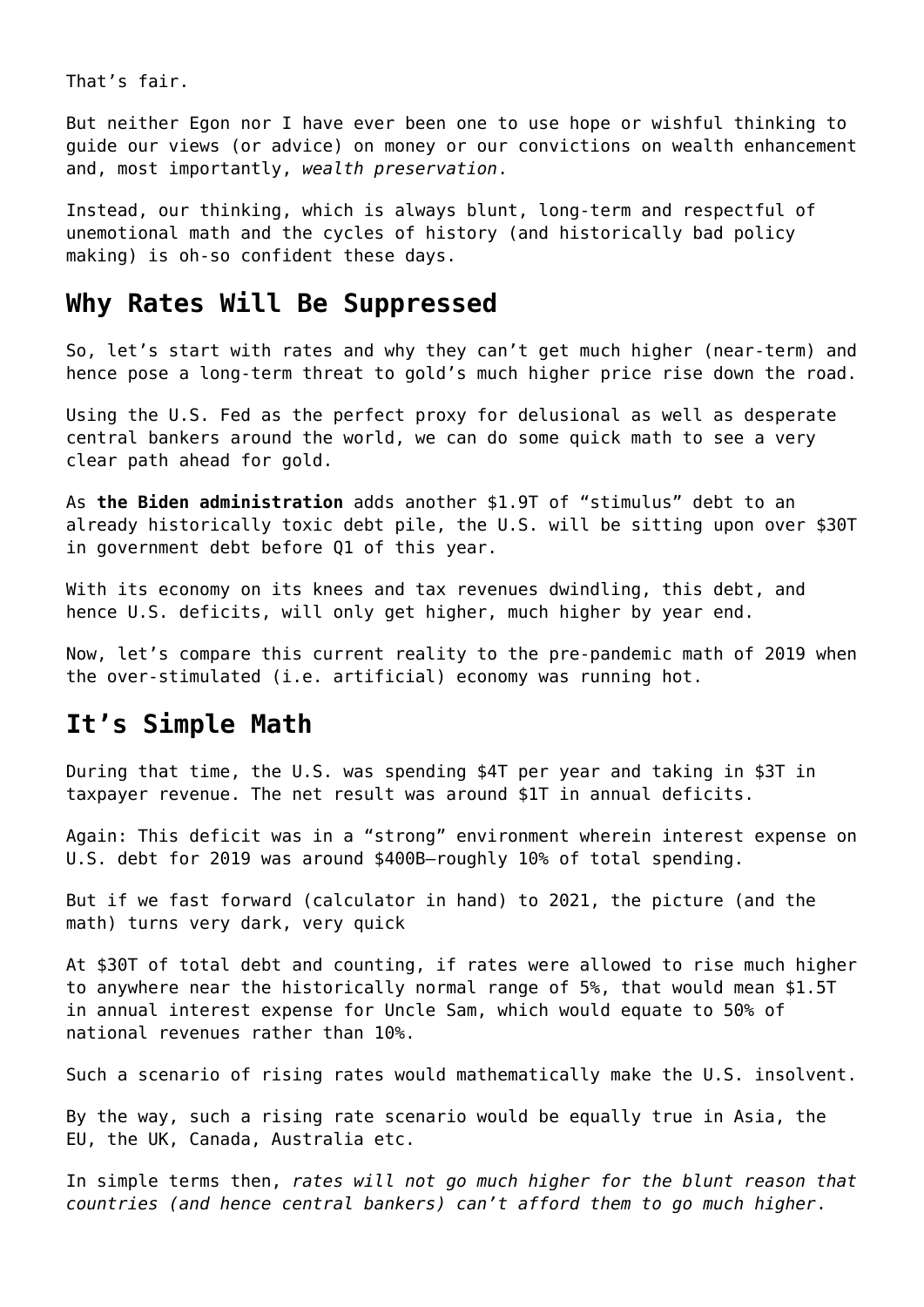As a result, central banks have *no choice* but to cap and repress rates for as long as they can until the whole system implodes and rates, yields and inflation skyrocket.

For now, however, repressed rates are inevitable: It's a simple matter of natural math and artificial survival.

### **Inflation Expectations**

As for inflation, that too is as plain to see coming as a cavity is to a dentist.

Right now, rates are going up because investors and markets anticipate that inflation is going up, which is true, but the *Realpolitik* most gold-bears are forgetting is that rates won't go too high for the simple reason, again, that the Fed can't afford or allow them to.

Let me repeat: In order to pay the bills, the Fed MUST suppress rates going forward (especially on the 10Y Treasury, and possibly the 30Y) while simultaneously pursuing a deliberate policy of inflation and currency debasement to "inflate away" some of Uncle Sam's debt obligations.

This setup, as explained elsewhere, is in fact a perfect scenario for gold, namely 1) inflation running hot (despite **[the CPI lie](https://goldswitzerland.com/the-feds-most-convenient-lie-a-cpi-charade/)**) and 2) artificially repressed yields and rates kept low.

The net result, of course, is a **[world of negative real rates](https://goldswitzerland.com/a-titanic-indicator-for-golds-rapidly-rising-future/)**, which is the most bullish backdrop for gold, one which is completely ignored by the markets and 99% of most investors right now.

# **The Fed's Linguistic Struggle with Transparency**

Last week, Powell announced that he expects inflation to pick up, though he did not expect it "to be a persistent long-term force."

That's rich…Much like Bernanke promising the post-08 money printing would end by 2010…

Folks, the Fed will and can *never* admit that their text book plan is to create as much inflation as possible to solve Uncle Sam's debt problem.

But that's the reality. Every sophisticated policy watcher knows this.

Nor will you *ever* see or hear the Fed go the extra step and publicly announce that they will do their best to create more inflation while simultaneously seek to dishonestly mis-report inflation levels on that openly bogus scale known as the CPI.

Like every desperate central bank in the world today, the Fed's text book debt solution is to allow inflation to run much higher than nominal rates so that they can pay back their fixed debt holders with dollars that are worth ever-less in the future.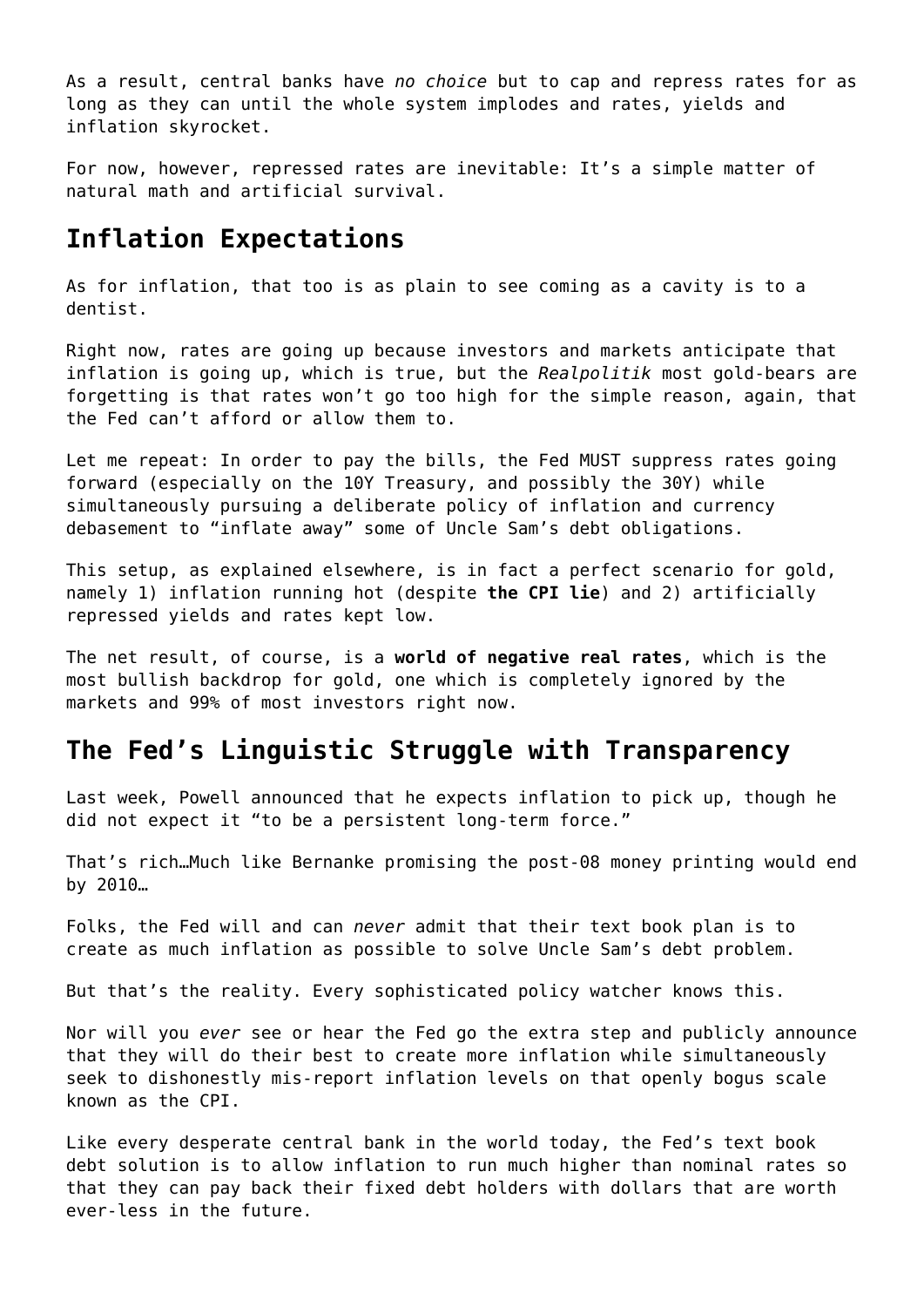But again: That will never be admitted publicly by central bankers, for do so would be to confess that their currency is on death row.

Such bi-polar dysfunction of double-speak from the Fed is nothing new.

The Fed's public messaging and its real agenda are entirely opposed, and entirely the norm for central bankers caught in a debt trap of their own design.

Powell, by the way, also said that money supply has no economic impact on inflation, despite the fact that rising money supply is the very definition of inflation.

But as we've warned so many times: **[Don't trust the experts](https://goldswitzerland.com/golden-advice-bet-against-the-experts/)**…

#### **Other Temporary Gold Headwinds**

In addition to the temporary but real headwind-fear of rising rates, there are other forces at play taking flows out of gold and into other dangerous yet real directions.

#### **Wild Speculation in Risk Assets**

Toward this end, one key culprit is the delusional, yet for now quite profitable, degree of rising and wild speculation in risk assets like tech stocks and cryptos.

Such speculative euphoria, which, by the way, *always* ends in disaster and *always* peaks before it tanks, is *always* equally bad for gold, which is a safe-haven rather than speculative asset. That's why I and other informed contrarians favor it.

Needless to say, when uninformed retail investors can make 200% on GameStop or dream about Tesla and other balance-sheet-challenged stocks with their fingers on the trigger of an openly discredited Robinhood app, gold will look and perform quite "boring" during such times of unstoppable fantasy.

In short, speculative fever, along with the perception of rising rates and a rising dollar, takes money out of gold.

But rising rates and a rising dollar are just flash headlines not long-term realities, for all the reasons discussed above.

But the farsighted smart money doesn't invest, or preserve wealth, based upon headlines or fantasy; instead, they look to hard math.

#### **Keep the Bubble Alive—Repress Rates**

Furthermore, the Fed also knows that in addition to making sovereign debt unpayable, rising rates crush its precious stock bubble, just about the only thing working in the U.S.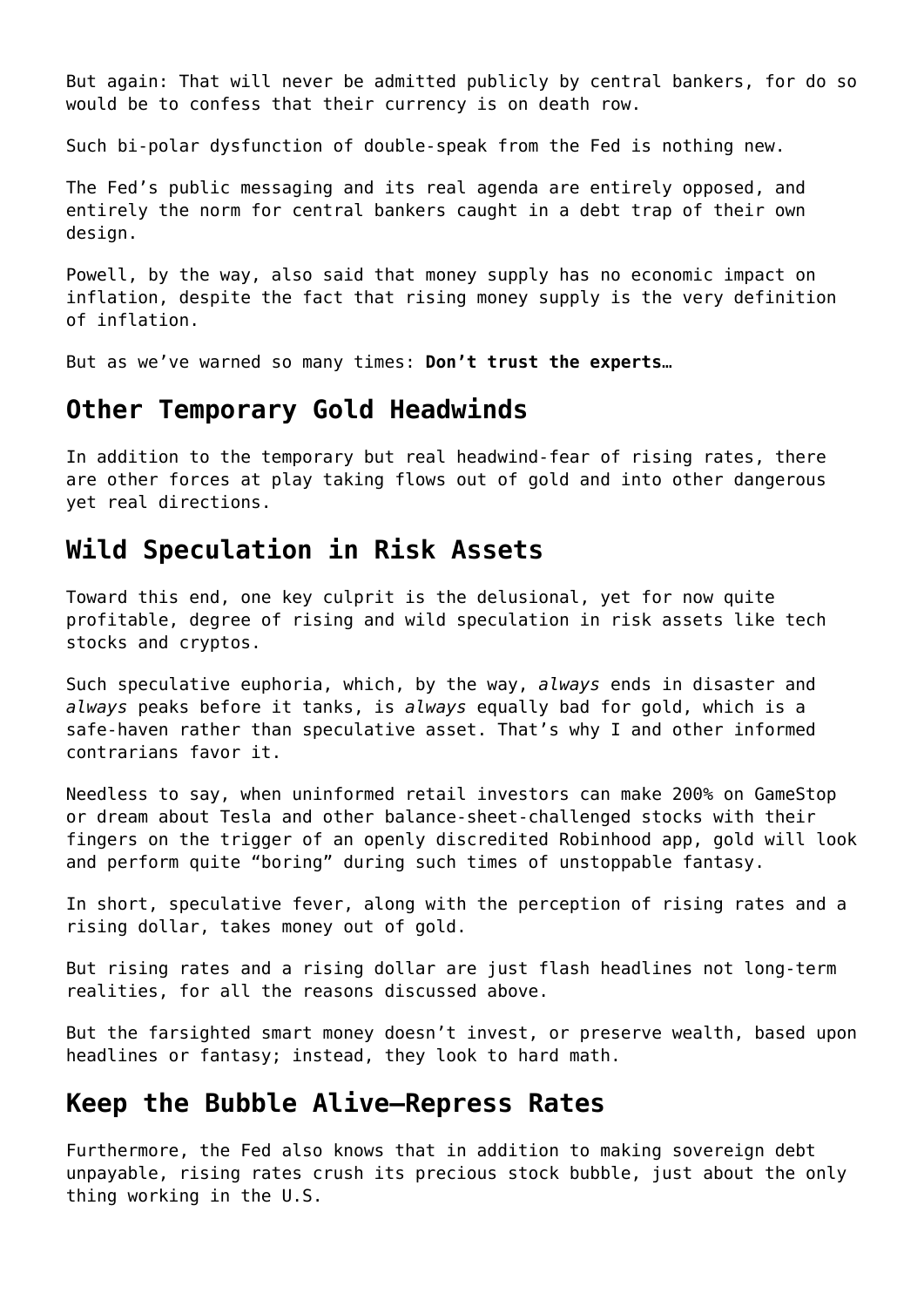When the discount rate is 0%, the bubble stays alive, but if the Fed were to allow that rate to rise to 4%, then every company on the U.S. stock exchanges would have to run that 4% rate through their discounted cash flow and valuation models.

The moment they did so, companies now trading at 40 to 50 times sales would tank in valuation.

Markets would implode.

Do you see now why the Fed will have to cap rates? And remember: *Repressed rates and rising inflation will be music to gold's ears.*

#### **More Currency Debasement**

And as all sophisticated gold investors understood long ago, the continued central bank intervention (i.e. money printing) necessary to keep rates low means one thing: More currency creation and hence more currency destruction.

Gold, of course, is the ultimate dollar and inflation hedge, but unlike most other commodities and metals (like copper etc.), it has the added attribute of not being economic sensitive.

That is, gold doesn't require a booming economy to rise in price.

Instead, gold serves as a safe haven hedge against tanking currencies and rising inflation, which is precisely where this broke and broken world is now clearly (rather than theoretically) heading.

#### **Vaccine Miracle Ahead?**

Of course, we can also expect some new headline "miracle" and speculative tailwind once vaccines allow pent-up demand to send the pundits and markets promising a new post-Covid Nirvana, which could send gold lower for a brief window.

But such "euphoria" will be short-lived for the simple reason (and fact) that the forever-growing debt time bomb ticking beneath such euphoria will blow such illusions to shreds.

The debt facts and numbers facing the central bankers and broken economies are now incontrovertible.

Again: The easiest and most simple way out of this debt morass is inflation—namely, policy makers deliberating inflating their way out of debt.

Such policies point in only one direction: The purchasing power of global currencies will tank as gold's power and role skyrockets in the years ahead.